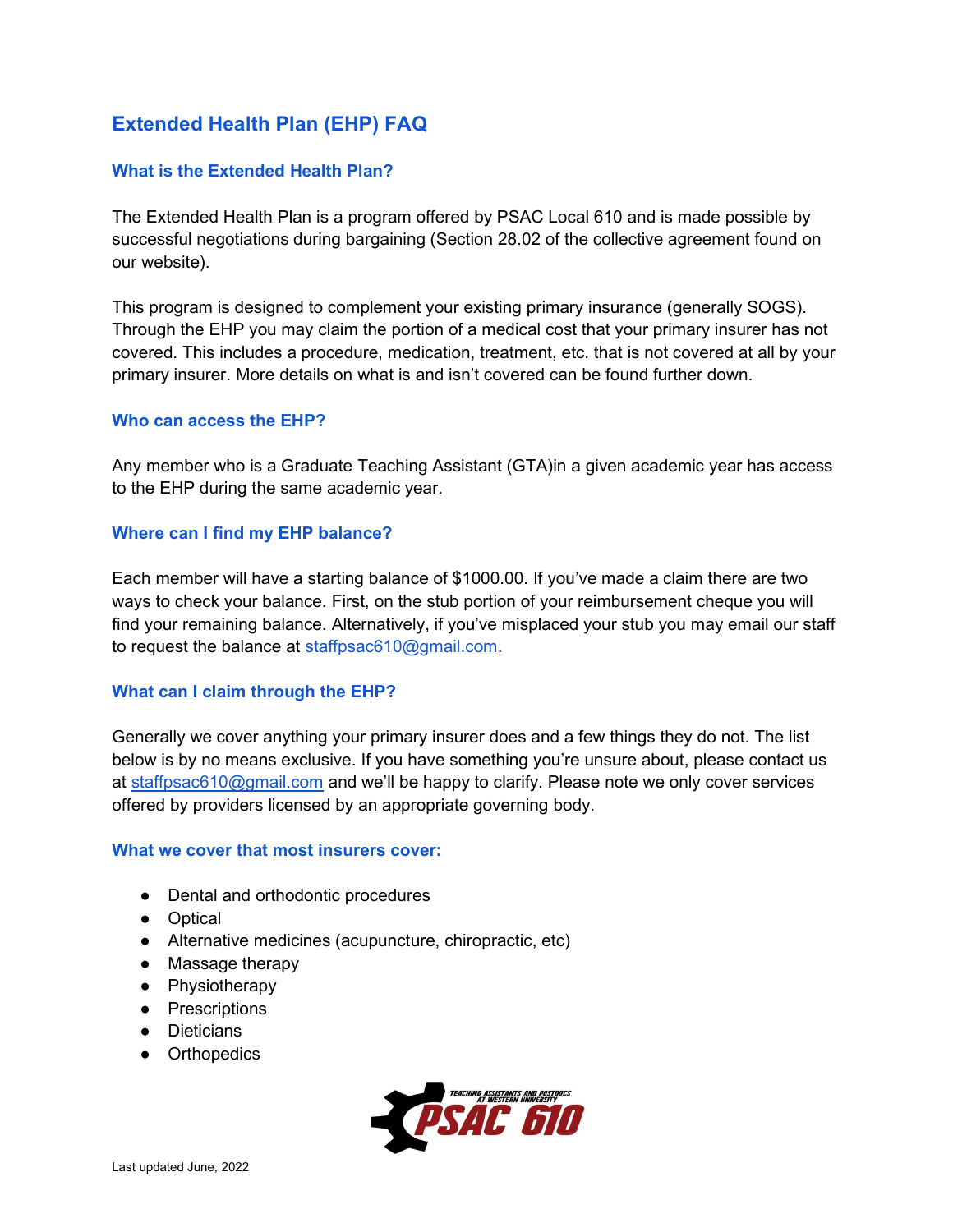- Psychologists, Psychiatrists, Psychotherapists, Counsellors, etc.
- Travel to and from out-of-town Doctors/Specialists
- Blood work
- Vaccinations
- Doctors notes

#### What we cover that some insurers may not:

- Pregnancy tests and prenatal vitamins
- Over the counter medicine for *children*
- Immigration medical exams and x-rays
- Prescription medical marijuana
- Prescription sunglasses
- Procedures or equipment for which a doctor has provided a written recommendation (i.e. ergonomic equipment).
- Medical expenses incurred out of the country.

# What is not covered by the EHP?

While we try to be as flexible as possible there are some items we are not able to cover. The items below are not exclusive but rather what we are most commonly asked about. If you are unsure about something, please contact our office by email at staffpsac610@gmail.com for clarification.

- The cost of purchasing an insurance plan
- Over the counter medications for adults (an exception may be made if accompanied by a doctor's note)
- Cosmetic procedures (unless recommended by a doctor)
- Tips given to service provider

# Is direct billing available?

Unfortunately, no. You will need to purchase yourself and will then be reimbursed.

# Can I claim receipts for family members?

Absolutely. The claim comes out of your EHP balance but you are welcome to apply for your family members.

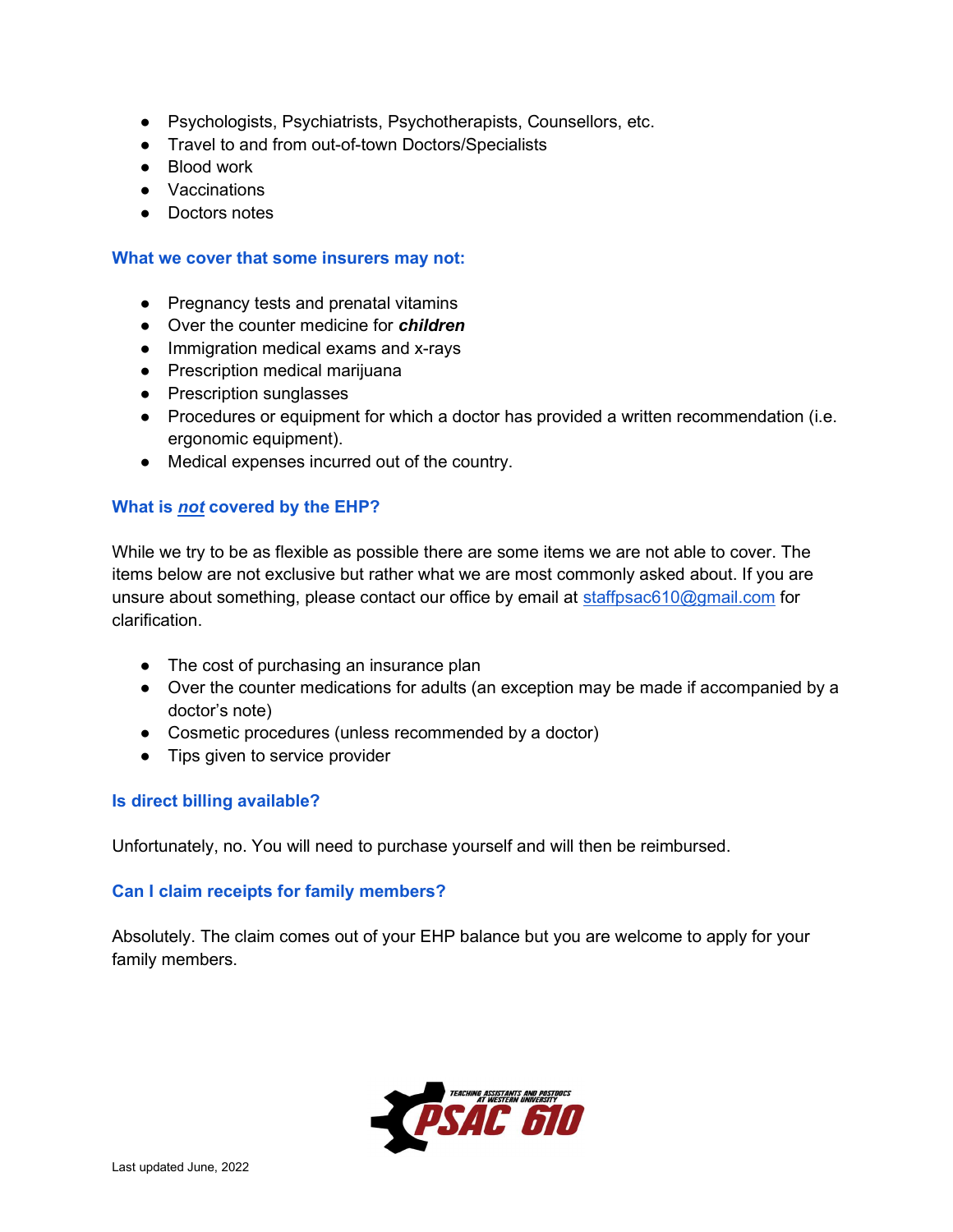# I have a lot of receipts for both me and my family. Do I need to submit an application for each one?

No. You can submit a single application for a variety of receipts and multiple members of your family.

### What dates of receipts are eligible for the EHP?

All receipts submitted to the EHP must be dated within the current academic year. Receipts that fall outside of these dates will not be eligible.

#### Receipt dates for EHP:

Receipts must be dated within the current academic year (Sept 1-August 31).

#### What are acceptable forms of receipts?

Acceptable receipts are the official receipts issued by the place providing the service and includes information about the business, service provider, type of service, date and cost. The most common issue is submission of an unacceptable form of prescription receipt. The accepted receipt is the office prescription receipt and not the store receipt.

#### What are the insurance claim statements and where do I get them?

These are provided by your primary insurer. The SOGS website has instructions as to how to access the claim details we need. For other insurers, you will need to contact your insurer directly for information on how to access the required documents.

# Do I really need to include my GTA contract or Duties Specification Agreement (DSA)?

Maybe. We are not provided the list of GTAs for a given term until the second month of that term and so during September, January, and May, we are more likely to ask for a contract.

During September *all applicants* must provide their GTA contract for the academic year as we won't have a list yet for any term.

If you're uncertain if we have your contract on file, you are welcome to email our office at staffpsac610@gmail.com and we can check for you.

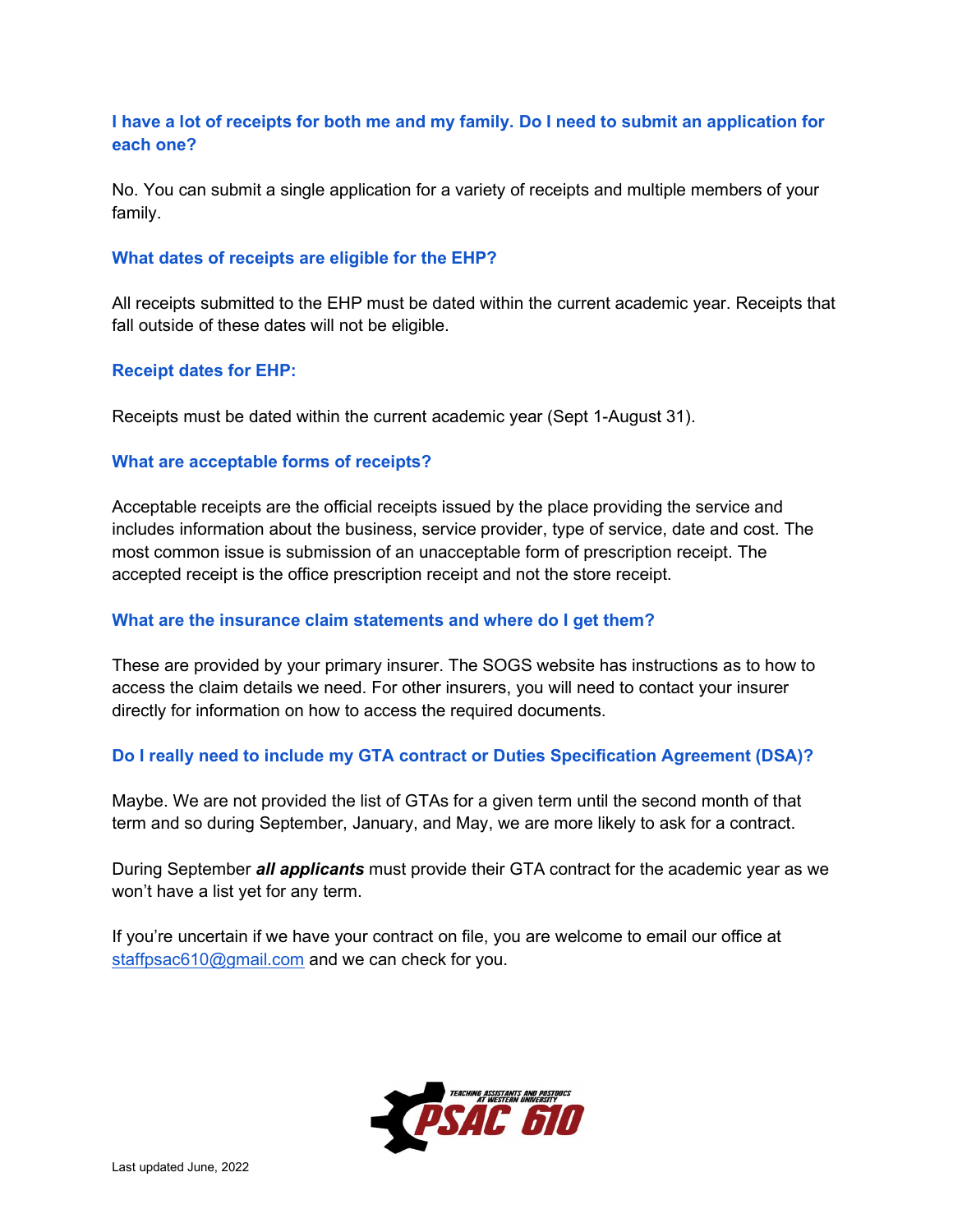# Can I submit copies of receipts?

Absolutely. We are accepting applications electronically and it is acceptable to send copies of your receipts and keep the originals for your records.

# What else should I know before submitting an application?

- We do not process claims with a value under \$10.00.
- You must completely fill out the application.
- Please ensure your mailing address is complete including unit number, if applicable.
- Ensure all necessary attachments are included in your email.

# How can I submit my application?

Applications are received electronically by emailing staffpsac610@gmail.com.

# How long is the processing time once I submit an application?

Generally, the processing time is approximately 4 weeks. During the busiest months of the year (January, August, September and December) it can take longer. From time to time there may be varying circumstances that will cause delays in processing. Ultimately, we will complete claims as quickly as possible.

# Once my claim is approved, how will I receive my cheque?

Our office is operating virtually and all cheques are being mailed to members. For this reason, it is important to ensure you provide us with current and complete mailing instructions on the application form.

# Is direct deposit an option?

Yes. Please provide your direct deposit form with complete banking details. The form is provided by your bank and will be submitted with each claim.

# What is the deadline to submit a claim?

All purchases must be made by August 31st of the current academic year of which you are a GTA and claims must be submitted no later than September 30th (or the next business day if a weekend).